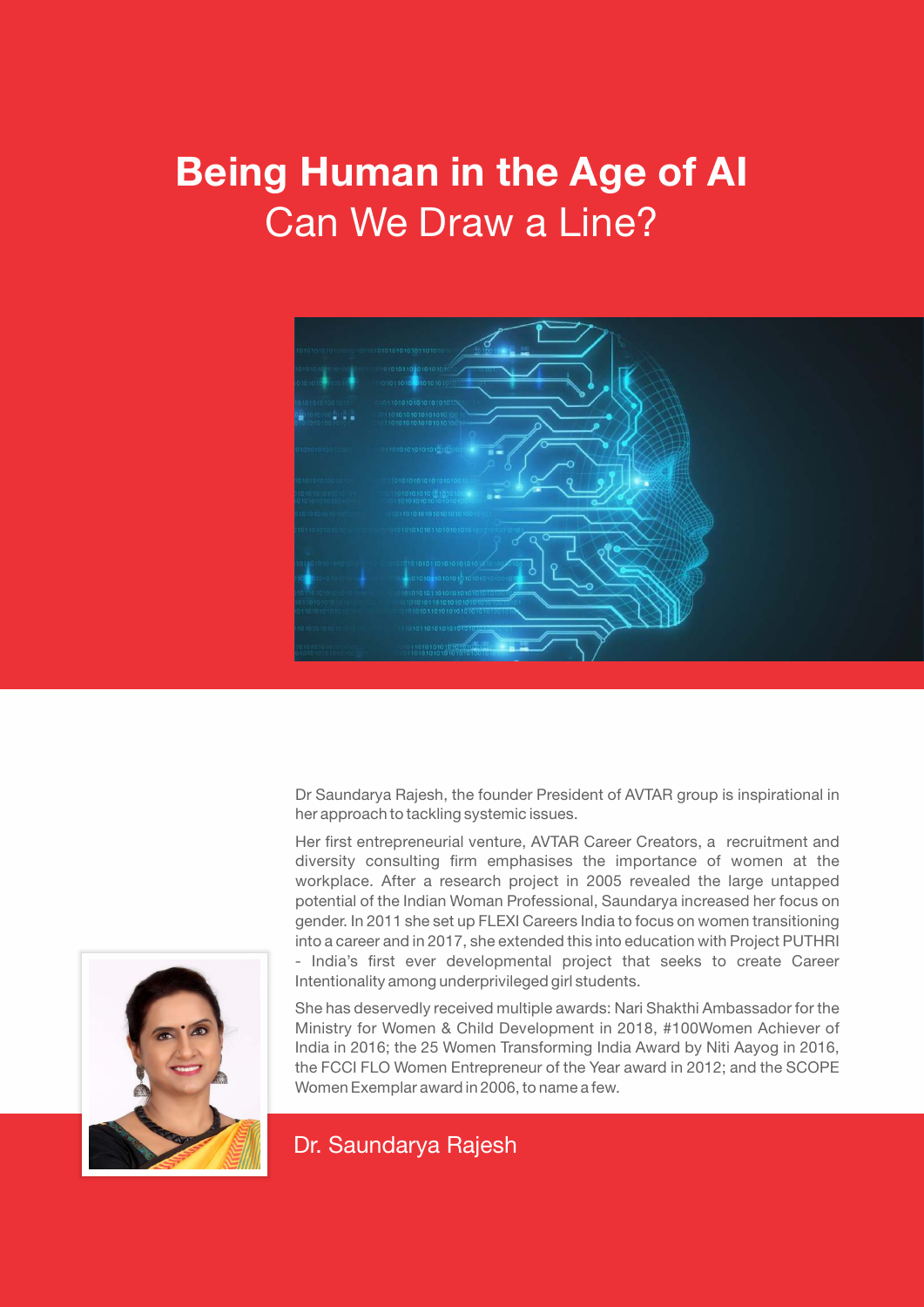

## Being Human in the Age of AI - Can We Draw a Line?

#### **In a nutshell**

In an era where Artificial Intelligence (AI) has irrevocably penetrated the lives of people, especially users of the new age economy, an important question is this  $-$  how much is too much? In today's times, the HR function is no longer limited to managing people and their aspirations to deliver business results. It is managing ecosystems of human-machine co-existence and deploying AI technologies to obtain results, solve problems and enrich employee experiences at their workplaces. How does a human, more specifically a human resource professional, draw the line between utilising technology to create efficient work and actually losing the empathy that the function is built on? Can the HR function strike fine balances between the 'transactional' and the 'emotional' while using AI to deliver experiences? Is it possible to really be human in the age of AI?

> The real risk with artificial intelligence isn't malice but competence. A superintelligent AI will be extremely good at accomplishing its goals, and if those goals aren't aligned with ours, we're in trouble.



**Max Tegmark**, Author, "Life 3.0, Being Human in the Age of Al"

I first had the opportunity to discuss in detail about Artificial Intelligence when I spoke at a conference on Diversity & Inclusion and one of the attendees, young Santhosh ("Call me Santy"), a freshly minted MBA HR who had got campus-placed into one of the Big Five, stood up to ask me a question.

"Dr. Rajesh" (Yes, the doctorate is usually awarded to my husband for no fault of his) "When you speak about Diversity & Inclusion, is it possible that a more inclusive world can actually be created by machines, because they are by definition, sans emotions and therefore minus biases?

It was a question that made me ponder long.

#### **The advent of Artificial Intelligence in Human Resources Function in India**

18 years since the turn of the millennium, there is an ever growing need to embrace digital/ Artificial intelligence (AI) -powered technologies for solutions, particularly when people like Santy - the millennial generation - are set to take up 75 per cent of the global workforce by 2025<sup>1</sup>. Matching majority employee expectations requires the HR function to be as nimble as a food delivery app that Santy favors, as agile as an ecommerce platform that he is a die-hard loyalist of. However, for the Human Resources Management function to stay true to its existential purpose – that of enabling humans, it is important that technology remains an aid and not the sole navigator of processes. This means that the onus is on managers and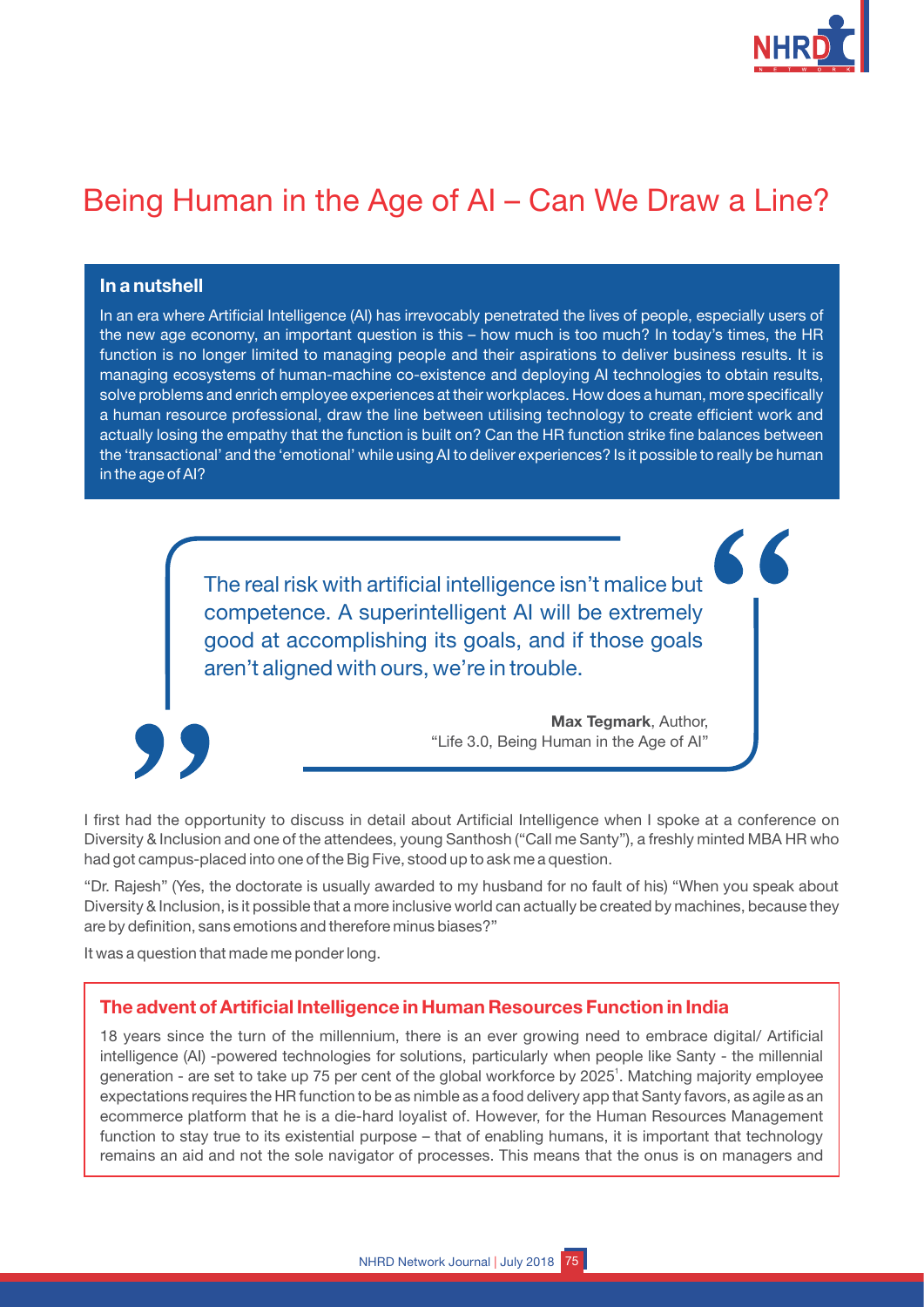

leaders as users of artificially intelligent systems to consciously infuse emotions into what could otherwise become transactional experiences.

But going back to the question asked by Santy, can AI actually remove the flaws in human-driven processes? Or would it, on the contrary, end up contributing to the 'dehumanising' of the human resource function?

To answer this question, it is imperative to scrutinize the permeation of AI in HR. Artificial Intelligence systems by definition are augmented tools that perceive the environment, emulate human intelligence by inferencing vast repositories of data and enable humans to maximize success in achieving their goals. Such systems are fast becoming powerful place holders in business environments - the Human Resources function included. Machine learning tools that are at the heart of all AI systems today, are capable of big data led deep learning. They are significantly faster than humans in drawing case based inferences and creating insights, after processing several terabytes of data. Contextualising to HR, the 4 prominent areas in which Artificial Intelligence will continue to impact are a) Talent Acquisition, b) Talent Management, c) Training and d) Compensation and Benefits.

#### **Talent Acquisition**

Talent Acquisition managers today have access to systems that can skim through millions of profiles to identify the best organisational fits. This is a huge benefit as it allows the recruiter to spend quality time evaluating just that select group of eligible profiles. HR units are able to increase the quality of hiring decisions and cut down on heavy costs of screening and selection. Cognizant was one of the earliest adopters of AI based shortlisting systems, throwing in SMAC<sup>2</sup> based processes too to enhance flavour. LinkedIn, world's largest professional online network, recently reported that repetitive jobs within recruiting, such as CV reading and data processing/correlating, will soon be automated - allowing human talent to be better used in more strategic aspects of the HR role. $^{\rm 3}$ 

**Fig.1 shows how Artificial Intelligence and Machine learning are likely to impact recruiting activity in the near future. This chart developed by LinkedIn maps Automation Potential (from High to Low) in the X-axis against the Value added with Human Touch in the Y-axis.** 



*4 Figure 1: How are AI and ML likely to impact recruiting activity? Source: LinkedIn*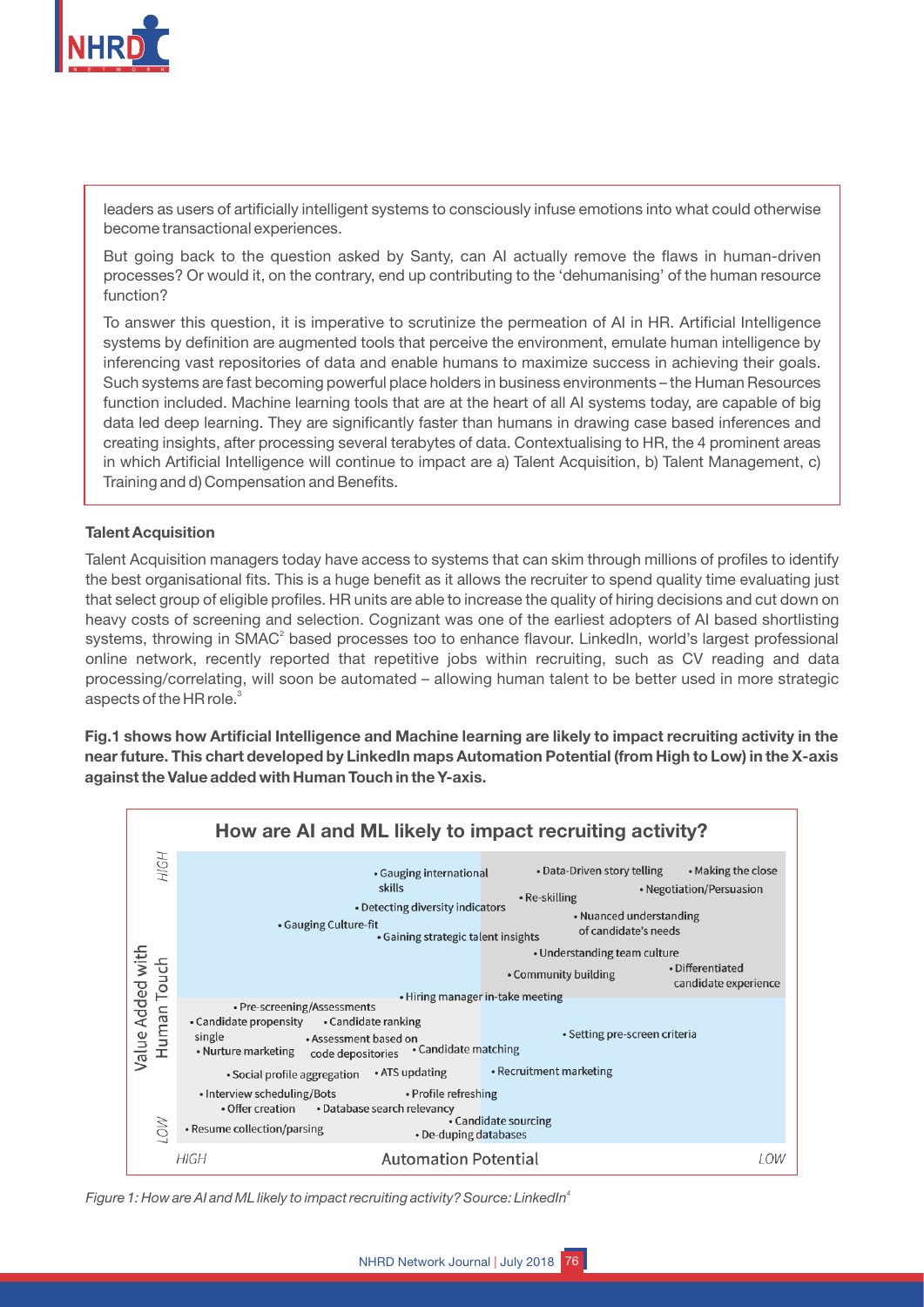

#### **Talent Management**

AI's role in talent management begins right from the on-boarding process and impacts all employee engagement efforts, a key tactical component in the HR function. Today, AI powered systems can conduct and analyse organisation-wide employee surveys to unveil several workforce trends and preferences. Google<sup>5</sup>, world leaders in all things AI, used this tool very effectively to conduct sentiment analysis of their workforce and prepare themselves to gird up engagement. AI also helps organizations examine past performance trends of individuals & teams and give insights to HR on the steps that need to be taken to improve performance or morale as and when the tool spots a potential threat or identifies a problem area.

#### **Learning & Development**

The biggest catalysts of career progression of employees, L&D initiatives become more effective when an employee's career progression is mapped to the organizational goals and strategically chartered. Accenture<sup>6</sup> has experimented with AI in customising L&D initiatives for each employee at appropriate junctures in order to provide more effective learning experiences. Remote classrooms and digital classes that are AI powered will expand the scope of employee learning, a vital business prerequisite in this VUCA world.

#### **Compensation & benefits**

Compensation & benefits – another pivotal area under the purview of the HR function is also significantly impacted by AI systems. Built on complex, neural algorithms, AI can fast detect patterns that statistically correlate employees' past responses to the organization's comp & ben layout. Such tools will determine the overall workplace morale and recommend relevant actions in the areas of concern. Eventually, such systems will also help predict and project employee behaviour patterns and ensure retention.

Over 58% of the Indian companies are already using AI work at scale, beyond pilot and test projects. The number of AI start-ups has increased since 2011 at a compounded annual growth rate of 86% in the country<sup>7</sup>. AI is all set to revolutionize manufacturing, transport, healthcare, finance and retail industries to name a few. A 2017 report by McKinsey states that much as automation causes declines in some occupations, automation will change many more -60 percent of occupations have at least 30 percent of constituent work activities that could be automated<sup>8</sup>. It will also create new occupations that do not exist today, much as technologies of the past have done. By 2030, 75 million to 375 million workers (3 to 14 percent of the global workforce) will need to switch occupational categories.

So, getting back to Santy's question that started this all, the challenge (and opportunity) for the HR function across sectors would be to effectively manage professional ecosystems where digital intelligence and human intelligence together drive organizational processes. 'Uberisation of the workforce' isn't some distant reality fluid, dynamic people teams that collaborate virtually are fast becoming the order of the day. And with organizations increasingly moving to a learning paradigm, the onus on HR function is multi-fold – to enable flatter organisations that have cross-functional teams, to find avenues for continual up-skilling and re-skilling, and most importantly help decision makers drive process automation from front.

**Table 1 summarises the top-down impact of AI led systems in the HRM frameworks of fast growth organisations today.**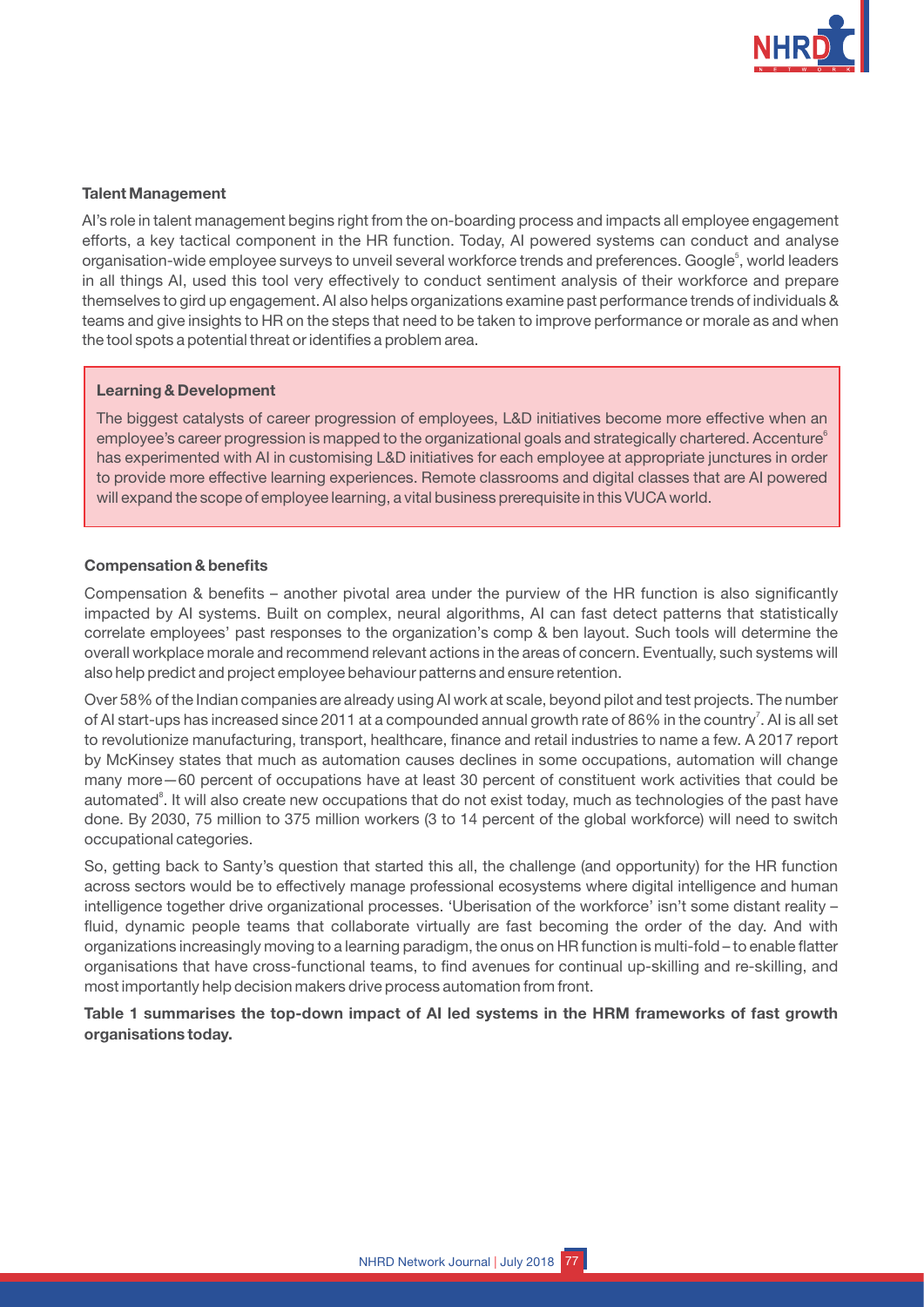

| <b>HRM sub-function</b>                      | <b>Current impact</b>                                                                                                                                                                    | <b>Projected impact</b>                                                                                                                                                                                                   | Scope for greater<br>human intervention                                                                                                                                                              |
|----------------------------------------------|------------------------------------------------------------------------------------------------------------------------------------------------------------------------------------------|---------------------------------------------------------------------------------------------------------------------------------------------------------------------------------------------------------------------------|------------------------------------------------------------------------------------------------------------------------------------------------------------------------------------------------------|
| <b>Talent</b><br><b>Acquisition</b>          | • Intelligent access to<br>millions of candidate<br>profiles<br>Improved quality of<br>hiring decisions                                                                                  | • Bias- free screening of<br>huge volumes of<br>candidate profiles<br>Projections on<br>$\bullet$<br>potential recruit's<br>future in the<br>organisation                                                                 | • Train AI systems on<br>quality data that can<br>positively impact hiring<br>decisions<br>• Upskill the HR<br>fraternity to leverage AI<br>tools, in an inclusive<br>manner                         |
| <b>Talent</b><br><b>Management</b>           | • Sentiment Analysis on<br>employee<br>communication<br>channels<br>Tracking impact and<br>growth of organisation<br>wide initiatives for<br>talent management                           | • Predict employee<br>retention rates with<br>greater precision<br>Identify differentials in<br>aspirations of a diverse<br>workforce through<br>nuances in workplace<br>communication and<br>behaviour                   | • Ensure that employee<br>experiences retain the<br>necessary human<br>touch<br>• Respect employee<br>aspirations around<br>data privacy and<br>security                                             |
| <b>Learning &amp;</b><br><b>Development</b>  | • Intelligently conduct<br>training need analyses<br>based on skill deficits<br>• Customize L&D plans<br>for employees                                                                   | • Deliver virtual<br>employee sessions on<br>massive scales<br>• Conduct continual<br>assessments of<br>training needs to<br>improve business<br>efficacy                                                                 | • Identify appropriate<br>benchmarks to gauge<br>impact of L&D<br>initiatives<br>• Leverage AI systems to<br>identify patterns in<br>usage of L&D<br>initiatives, to create<br>deeper, wider impacts |
| <b>Compensation &amp;</b><br><b>Benefits</b> | • Correlate employees'<br>past responses to the<br>organization's comp &<br>ben layout to detect<br>aspirational patterns<br>Benchmark comp &<br>ben schemes against<br>market standards | Analyse impact of<br>comp & ben<br>components on<br>employee morale &<br>performance, at an<br>individual level<br>Predict employee<br>aspirations for comp &<br>ben, packing these<br>effectively into annual<br>budgets | • Use AI tools to identify<br>disparities in comp &<br>ben packages<br>• Train AI systems on<br>unique organizational<br>values that drive comp<br>& ben, to improve<br>efficacy                     |

## **AI in HR: Augmented or Artificial?**

When systems are data driven, it is important to identify the 'ethical lines', the crossing of which may result in infringement of privacy. Harvesting of personal data has proven to be a double edged sword, more so in the wake of recent scams. Though having a technology-managed system atmosphere will enable you to perform mundane activities in seconds, having an integrated AI-based HR function can also pose a series of threats or challenges.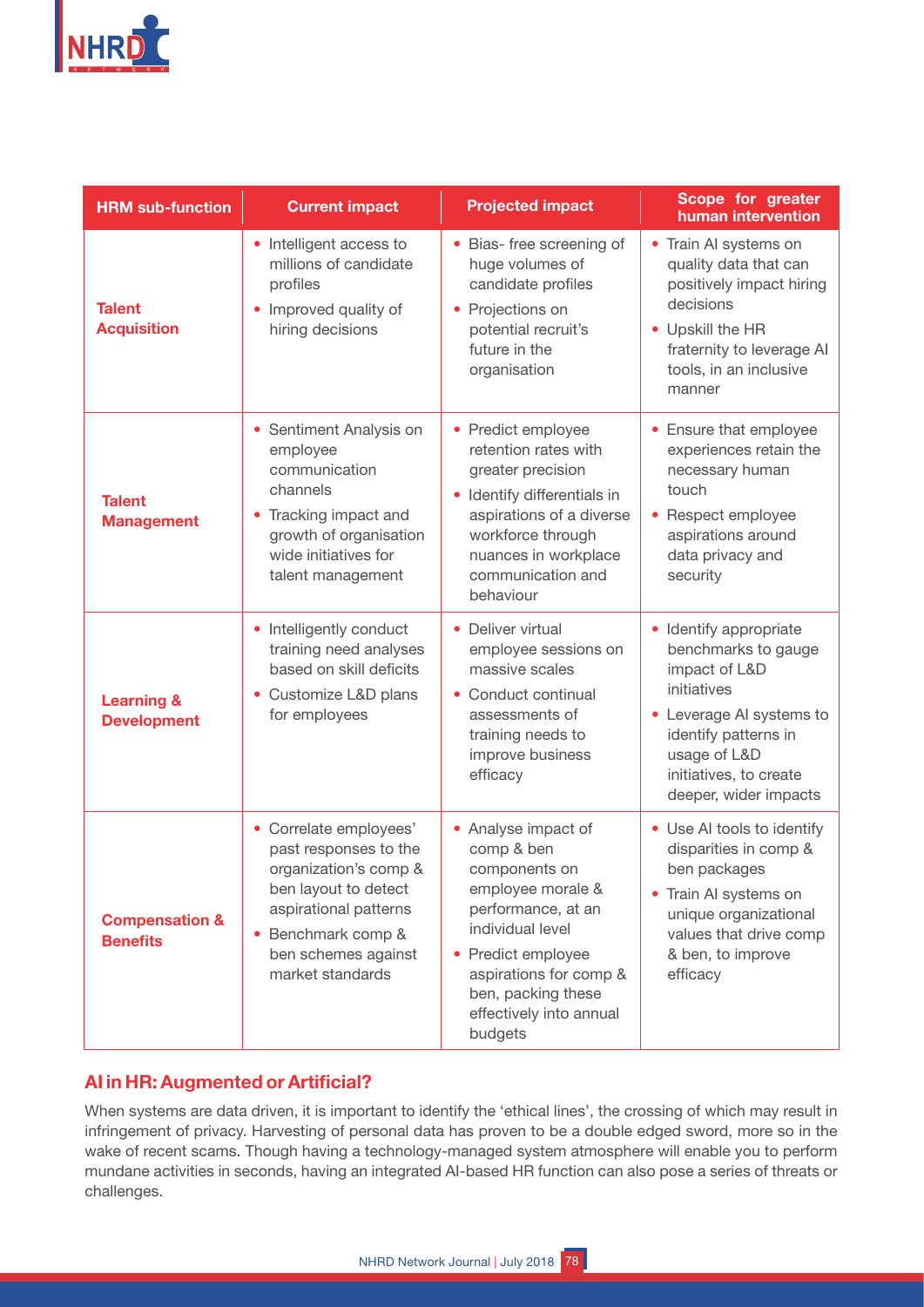

HR data is humungous and is often not organized or structured in most companies. For example, a company may have different types of systems to record varied data. To apply a unified algorithm across the systems may result in deceptive interpretations. So companies will have to collect, collate all the data in one integrated platform for an AI system to analyse appropriately and produce the desired results.

The second is how much of the data is personal. The challenge will be in explaining to employees what data of theirs will be used where and how - transparency would be key. Santy would not appreciate his data being used to train a machine. So an AI system will have to put policies and structures in place that will protect employee privacy, and also ensure that the available data is used for positive purposes and results. This also means creating highly secure systems to host such AI tools, breach of which are impossible. With hacking methodologies also becoming smarter with every passing day, this remains a continual challenge.

Finally, we come to the predicament of staying human while being wired. Today there is an increasing emphasis on organizational work cultures, changing demographics and the need to develop equitable, inclusive work environments for diverse workforces. But when we incorporate AI to an already built-in diverse work environment which Santy and his friends cohabit, the humane touch disappears somewhere in the middle. In the race for digital inclusion, human inclusion may become less of a priority.

## **AI in D&I (Diversity & Inclusion)**

The dimensions of diversity in a workplace of today include gender, generation, physical capabilities, culture, sexual orientation, to name a few. Juxtaposing these in an artificially intelligent world, machines and bots could emerge as representatives of a significant strand of workforce diversity. Inventive inclusion that requires thoughtful intervention will become key. In fact not just key, but indispensable to avoid machine-led extensions of structural, economic, social, and political imbalances that would further pronounce inequalities based on different demographic variables.

Exclusion and bias that are by-products of data discrimination will have to be watched out for in an artificially intelligent, diverse world. 'Data silos' will have to be systematically identified and disbanded locally and globally. While the machines do the drudgery of monotonous work, thought leaders and HR managers will have to increasingly focus on training their AI systems on data representative of the organizational agenda on inclusion.

## **Conclusion**

"Santy, let's not imagine Artificial Intelligence systems for HR to be like Tony Stark's Man Friday -Jarvis. We are presently still talking about bots and virtual assistants written using the language R, which pull data about 100 times better and faster than your XL pivot. So, what you feed is what you get. If you feed in biased data, then the machine spews out biased answers. If your training data is bias-free, you can expect the machine to be unprejudiced too. In that sense, AI is like the genie that jumped out of the bottle – if you train and command it to be empathetic, inclusive and sensitive, it will be. If you use it to deepen the divides, then the AI genie will be just as happy to deliver that as well!"  $-$  even as I answered young Santy, I realised that AI - a technological marvel of our times  $-$  similar to electricity or motorised vehicles in the past  $-$  is the equivalent of fire to the Neanderthal Man. You can use it to create, or destroy.

There aren't many facets of life untouched by AI. Such inevitability places great responsibility on us the users. Especially, all of us in the HR fraternity who will continue to build and burnish organizations to ensure great workplaces. We will be called upon to demonstrate even greater empathy and inclusion than before, now that we have the benefit of machines that take away our drudge work. We will have the power of augmented intelligence to stay more human than ever before.

In conclusion, I would like to quote Max Tegmark again, (whose disquieting quote formed the frontispiece of this article) "Career advice for today's kids: Go into professions that machines are bad at those involving people, unpredictability and creativity". I think he just described the HR function.